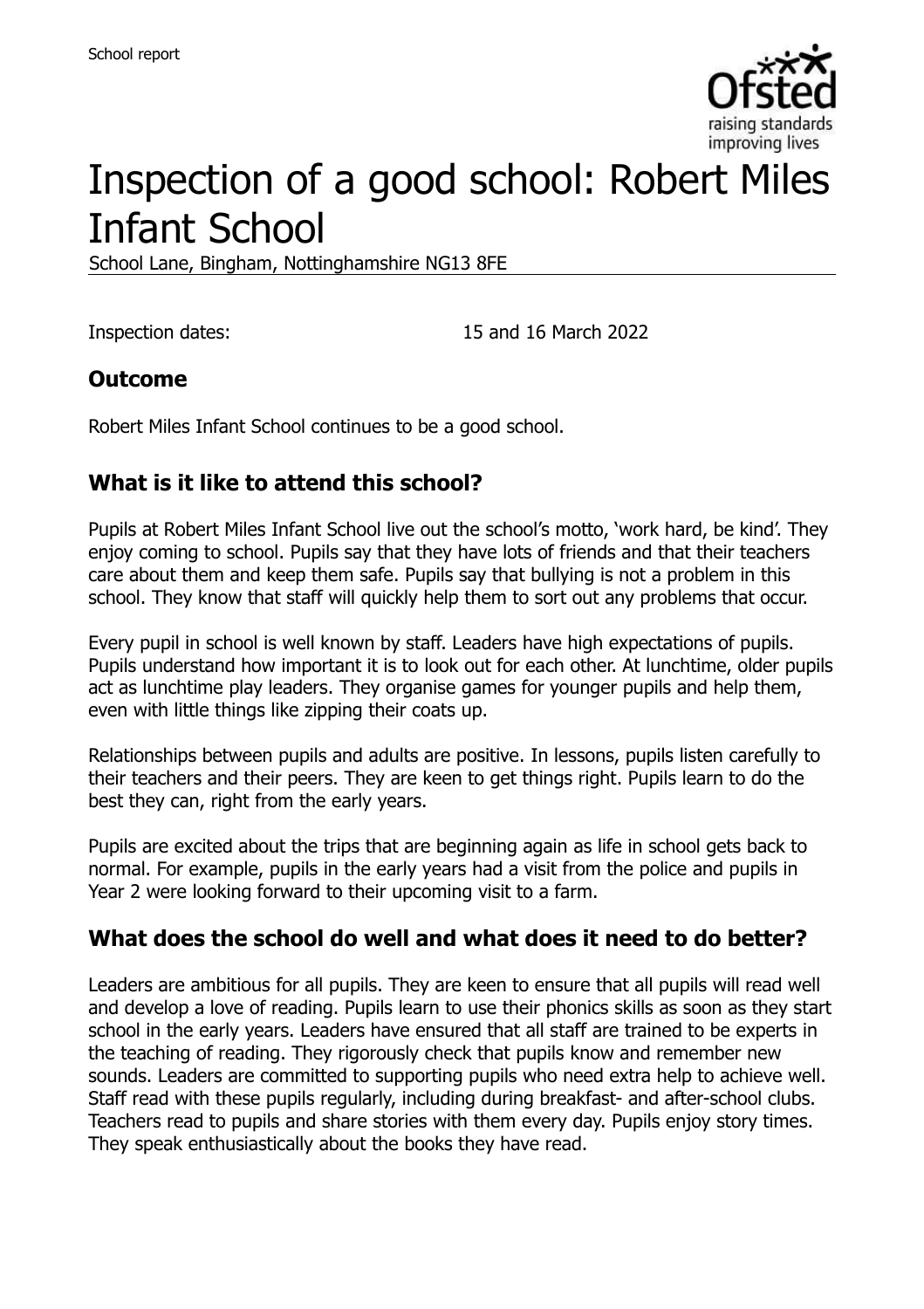

Pupils get off to a great start in mathematics. Pupils in the early years learn the rules for counting. They know that they need to start counting from number 1, say one number for each object and keep the last number they say in their head. Pupils in the Reception Year confidently helped their class toy squirrel to count pennies accurately. In key stage 1, teachers explain new concepts clearly. Pupils listen intently as their teacher models new ideas. Pupils then practise applying new knowledge and skills with each other before working independently. Pupils have lots of opportunities to practise building their knowledge in mathematics.

Leaders have written curriculum plans for all subjects. These plans outline the key knowledge pupils need to learn and when they need to learn it, starting in the early years. In history, pupils learn about significant people and events, such as Guy Fawkes, in the early years. In Year 2, pupils build on this knowledge in their exploration of significant people and their impact, including Emmeline Pankhurst. However, many of these subject plans are new and are at an early stage of implementation. Leaders have started to check the difference these plans are making towards what pupils can remember over time. This is still at an early stage of development and it is too soon to see the full impact.

Teachers have good subject knowledge. They use this to check pupils' understanding and clear up misconceptions. Pupils say they enjoy quiz-style activities. Assessments are used well in English and mathematics to help pupils know and remember more. However, leaders' systems for checking pupils' understanding are not consistently effective in some foundation subjects and in science. Pupils find it difficult to remember and build on important knowledge in these areas.

Leaders are ambitious for pupils with special educational needs and/or disabilities (SEND). They identify the needs of these pupils well and ensure that key information is shared with staff. Teachers use their knowledge of each pupil to ensure they receive the extra support they need. Pupils with SEND access the same curriculum as their peers and have the same opportunities as others in all aspects of school life.

The school's personal, social and health education curriculum covers a wide range of topics. Pupils learn about how to be a good friend. They learn about the diverse world they live in. They know what it means to be respectful. Pupils enjoy opportunities to discuss and debate issues such as civil rights. They expressed genuine shock as they recounted the story of Rosa Parks. One pupil said, 'She was put in prison for doing the right thing.' Pupils learn about democracy in meaningful ways. Pupils are currently voting for which animal will be chosen as their new school pet.

Governors know the school well. They keep a close eye on staff's workload. The vast majority of staff say they are proud to work at the school and feel supported to do their job well.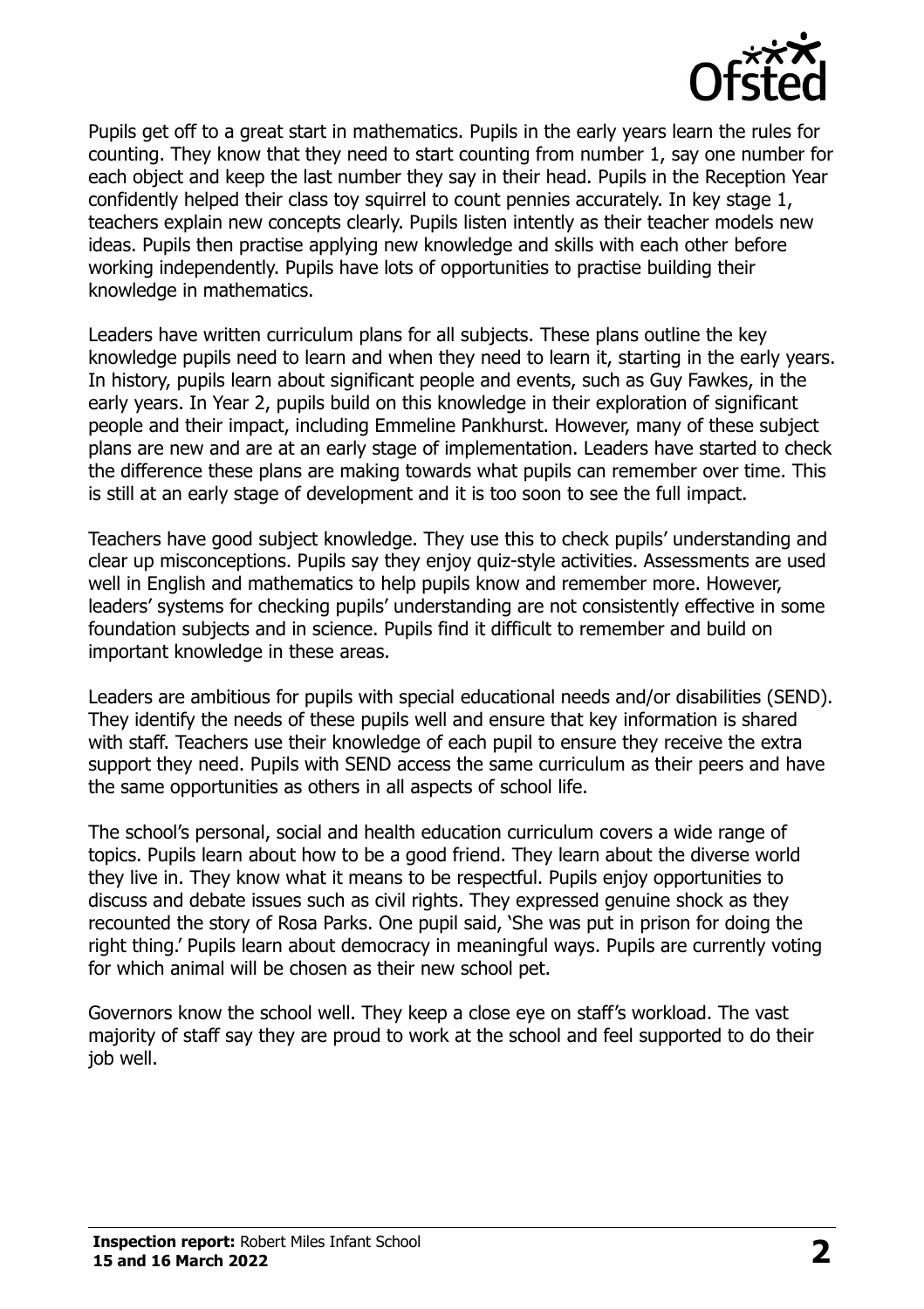

# **Safeguarding**

The arrangements for safeguarding are effective.

Leaders have provided detailed safeguarding training for four designated safeguarding leaders in school. All staff receive appropriate safeguarding training. Staff understand their safeguarding responsibilities well. They are aware of the risks that pupils face. They know how to report and record any concerns they have about a pupil. Records demonstrate that leaders act in a timely way. They work closely with a range of agencies to help pupils, and their families, get the extra help they need. Leaders ensure that pupils receive the support they need for their social and emotional development.

Pupils are taught about how to keep themselves safe at an age-appropriate level, including online safety and road safety.

#### **What does the school need to do to improve?**

#### **(Information for the school and appropriate authority)**

- Leaders have improved curriculum plans in most subiects. The revised plans are new and not yet fully established across the school. Leaders need to ensure that all subject plans are equally ambitious and implemented effectively, particularly in the foundation subjects, so that pupils can successfully build their knowledge over time.
- Leaders' systems for checking how well pupils know and remember what is taught is not consistently well developed in some foundation subjects and science. This means that gaps in pupils' knowledge are not always identified early enough or addressed quickly. As a result, some pupils do not do as well as they could. Leaders should ensure that teachers consistently check pupils are secure in their understanding before moving learning on in all subjects.

# **Background**

When we have judged a school to be good, we will then normally go into the school about once every four years to confirm that the school remains good. This is called a section 8 inspection of a good or outstanding school, because it is carried out under section 8 of the Education Act 2005. We do not give graded judgements on a section 8 inspection. However, if we find evidence that a school would now receive a higher or lower grade, then the next inspection will be a section 5 inspection. Usually this is within one to two years of the date of the section 8 inspection. If we have serious concerns about safeguarding, behaviour or the quality of education, we will deem the section 8 inspection as a section 5 inspection immediately.

This is the first section 8 inspection since we judged the predecessor school, Bingham Robert Miles Infant School, to be good in June 2013.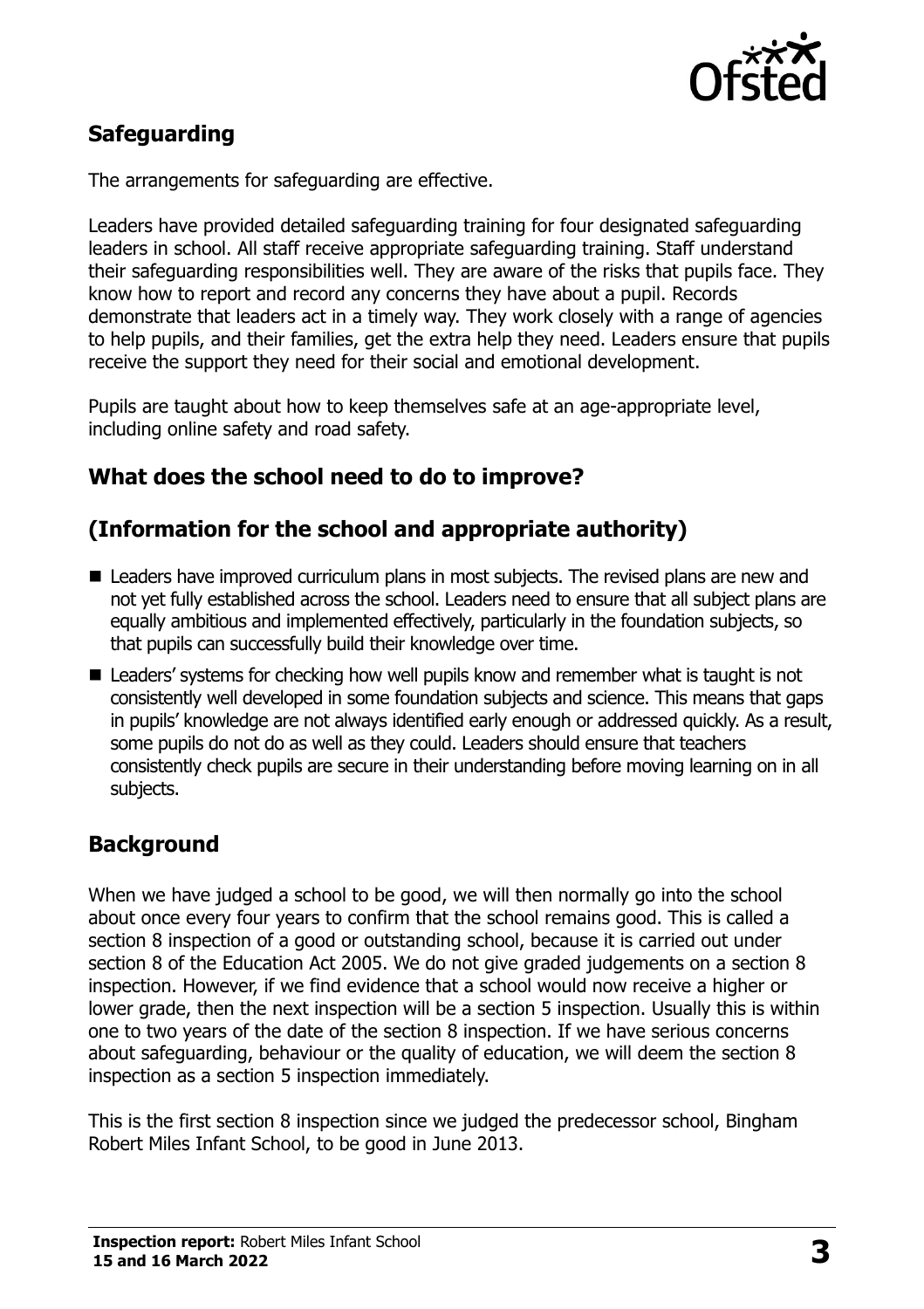

#### **How can I feed back my views?**

You can use [Ofsted Parent View](https://parentview.ofsted.gov.uk/) to give Ofsted your opinion on your child's school, or to find out what other parents and carers think. We use information from Ofsted Parent View when deciding which schools to inspect, when to inspect them and as part of their inspection.

The Department for Education has further [guidance](http://www.gov.uk/complain-about-school) on how to complain about a school.

If you are the school and you are not happy with the inspection or the report, you can [complain to Ofsted.](https://www.gov.uk/complain-ofsted-report)

#### **Further information**

You can search for [published performance information](http://www.compare-school-performance.service.gov.uk/) about the school.

In the report, '[disadvantaged pupils](http://www.gov.uk/guidance/pupil-premium-information-for-schools-and-alternative-provision-settings)' refers to those pupils who attract government pupil premium funding: pupils claiming free school meals at any point in the last six years and pupils in care or who left care through adoption or another formal route.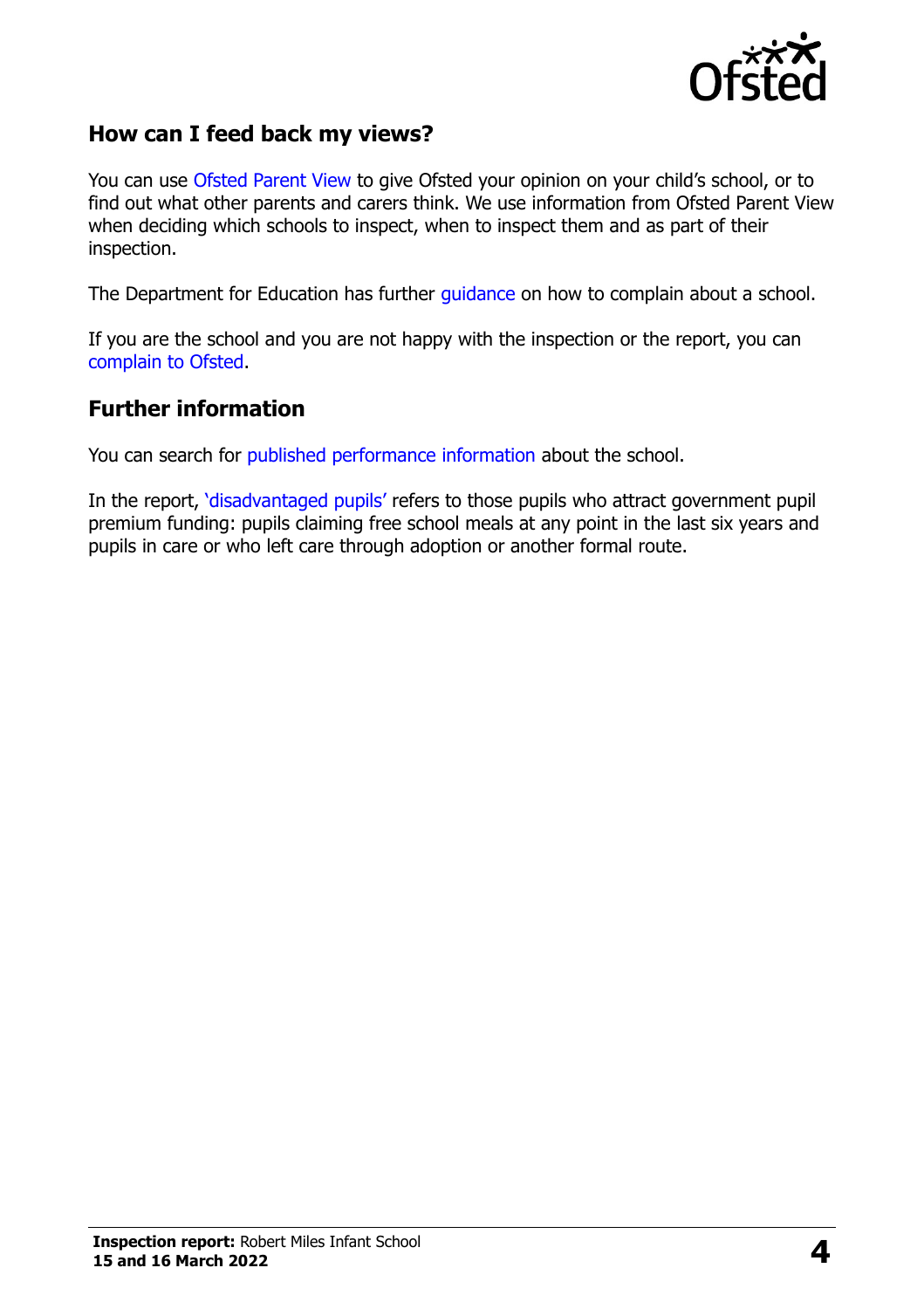

### **School details**

| Unique reference number             | 144183                         |
|-------------------------------------|--------------------------------|
| <b>Local authority</b>              | Nottinghamshire County Council |
| <b>Inspection number</b>            | 10199533                       |
| <b>Type of school</b>               | Infant                         |
| <b>School category</b>              | Academy converter              |
| Age range of pupils                 | $4$ to $7$                     |
| <b>Gender of pupils</b>             | Mixed                          |
| Number of pupils on the school roll | 152                            |
| <b>Appropriate authority</b>        | Board of trustees              |
| <b>Chair of trust</b>               | <b>Richard Flewitt</b>         |
| <b>Headteacher</b>                  | Sonja Adams                    |
| Website                             | www.rmischool.co.uk            |
| Date of previous inspection         | Not previously inspected       |

# **Information about this school**

- Robert Miles Infant School converted to become an academy school in October 2017. The school joined the Nova Education Trust. When its predecessor school, Bingham Robert Miles Infant School, was last inspected by Ofsted, it was judged to be good overall.
- The headteacher was appointed in September 2021.
- The school runs a before- and after-school club that is managed by the governing body.
- The school does not use any alternative education provision.

# **Information about this inspection**

- This was the first routine inspection the school received since the COVID-19 pandemic began. The inspector discussed the impact of the pandemic with leaders and has taken this into account in her evaluation of the school.
- During this inspection, the inspector held meetings with the head of school and the special educational needs coordinator. The inspector also met with representatives of the trust and the chair and vice-chair of the governing body.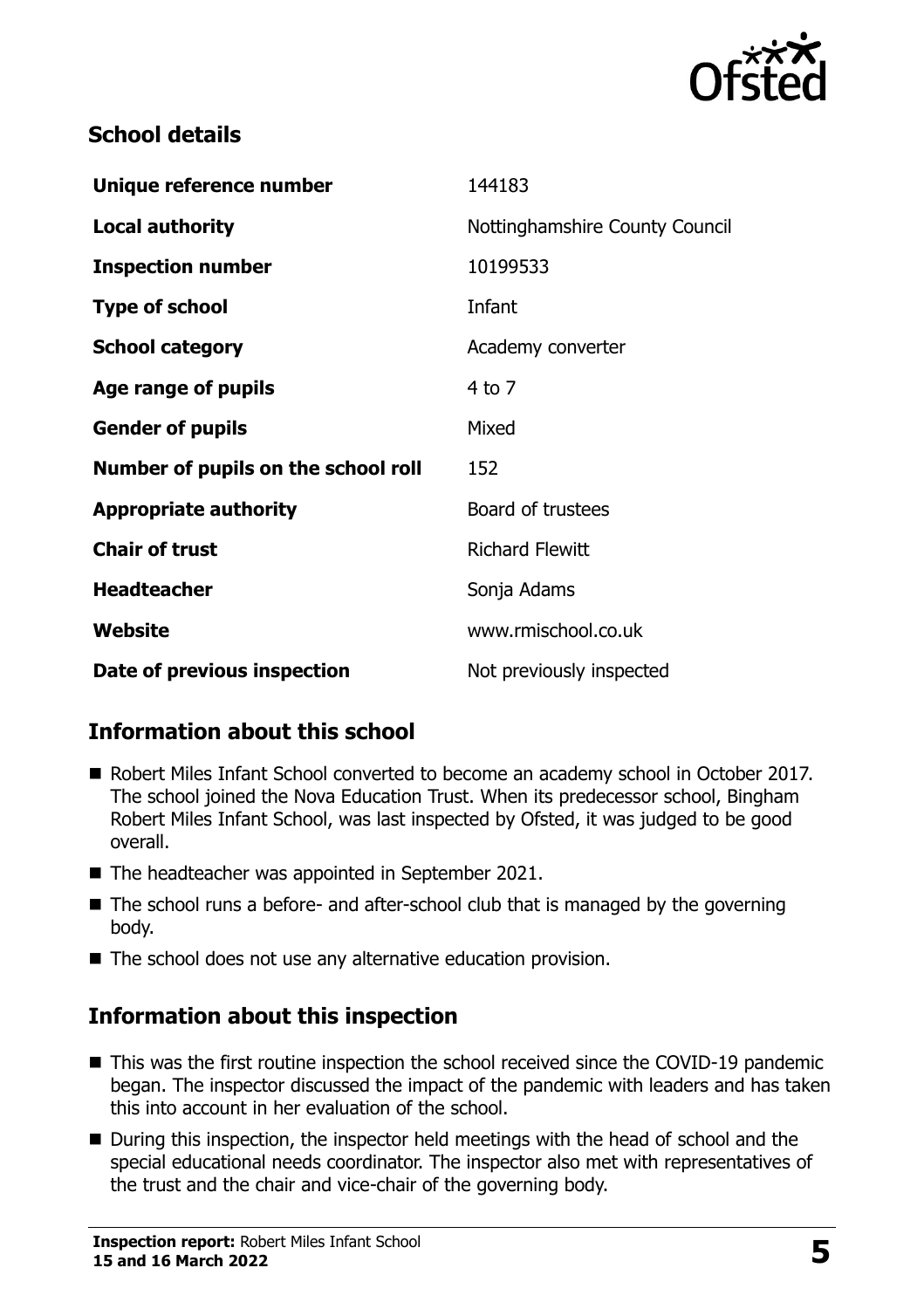

- The inspector carried out deep dives in the following subjects: reading, mathematics and history. For each deep dive, the inspector met with subject leaders, visited a sample of lessons, spoke with teachers and pupils about learning and looked at a sample of pupils' work. The inspector also observed pupils reading to a familiar adult.
- To evaluate the school's arrangements for safeguarding, the inspector met with the school's designated leader for safeguarding and reviewed safeguarding processes and procedures, including speaking to pupils, governors and staff about safeguarding in the school.
- **Pupils' behaviour was observed in lessons, around the school and at lunchtime.**
- The inspector considered responses from staff, pupils and parents to Ofsted's online surveys. She also spoke to parents at the start of the school day.

#### **Inspection team**

Caroline Poole, lead inspector **Her Majesty's Inspector**